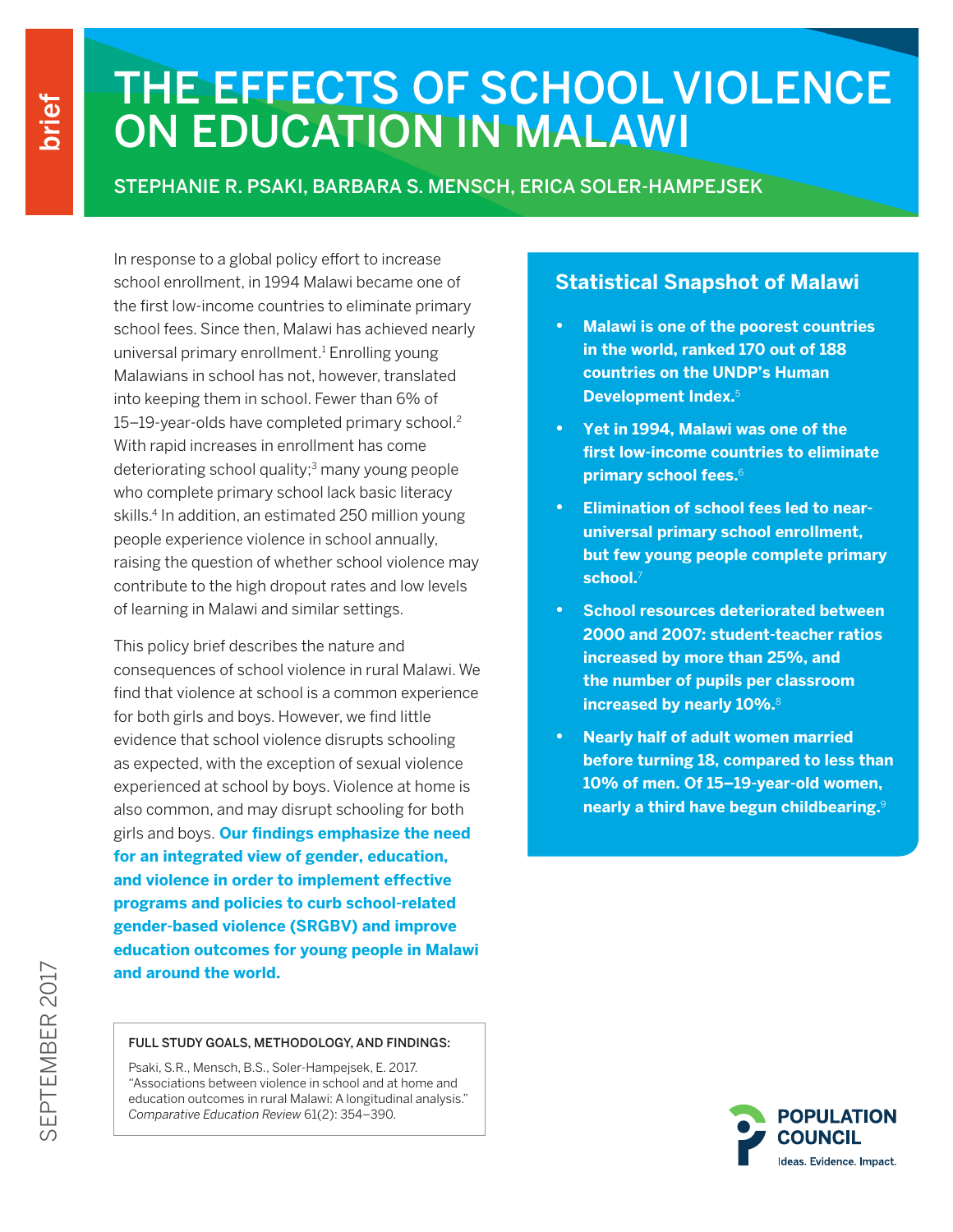#### The Malawi Schooling and Adolescent Study (MSAS)

MSAS followed the same 2,646 adolescents, male and female, for seven years (2007 to 2013) over six rounds of data collection. This school violence study uses data on the approximately 1,800 participants who were attending school at baseline.

- At baseline, participants were:
	- Ages 14–17
	- Living in rural southern Malawi (Balaka and Machinga districts)
	- Both in and out of school
- Survey included questions on household characteristics, schooling history and experiences, employment, health, marriage, sexual behavior, and pregnancy
- **Literacy and numeracy** assessments were conducted in each round

## **Grounding advocacy in evidence**

An estimated 250 million young people globally experience school violence every year.<sup>10</sup> In 2014, a coalition of more than 30 governments, development organizations, civil society activists, and research institutions, including the Population Council, formed the Global Working Group to End SRGBV. In part due to the group's advocacy efforts, the need to prevent and address SRGBV was included in the Sustainable Development Goals (4a). The Global Working Group is committed to generating and disseminating evidence to inform more effective policies and programs to prevent SRGBV and address its consequences.<sup>11</sup>

UNGEI and UNESCO define **school-related genderbased violence (SRGBV)** as "acts or threats of sexual, physical, or psychological violence occurring in and around schools, perpetrated as a result of gender norms and stereotypes, and enforced by unequal power dynamics." SRGBV is commonly categorized as psychological, physical, and sexual, although there is important overlap between these areas.<sup>12</sup>

Policymakers are currently focused on identifying the reasons for high levels of primary school dropout in many low-income countries. Yet few studies have rigorously examined the ways that school and domestic violence affect education, despite the pervasive assumption that these experiences disrupt learning.

Understanding the impact of widespread violence is crucial, both to protect young people, and to avoid reversing the tremendous progress made globally in increasing school enrollment. Assumptions about the causes of primary school dropout, and low levels of learning, feed directly into the development of policies and programs. Beliefs about these complex issues must be rooted in evidence.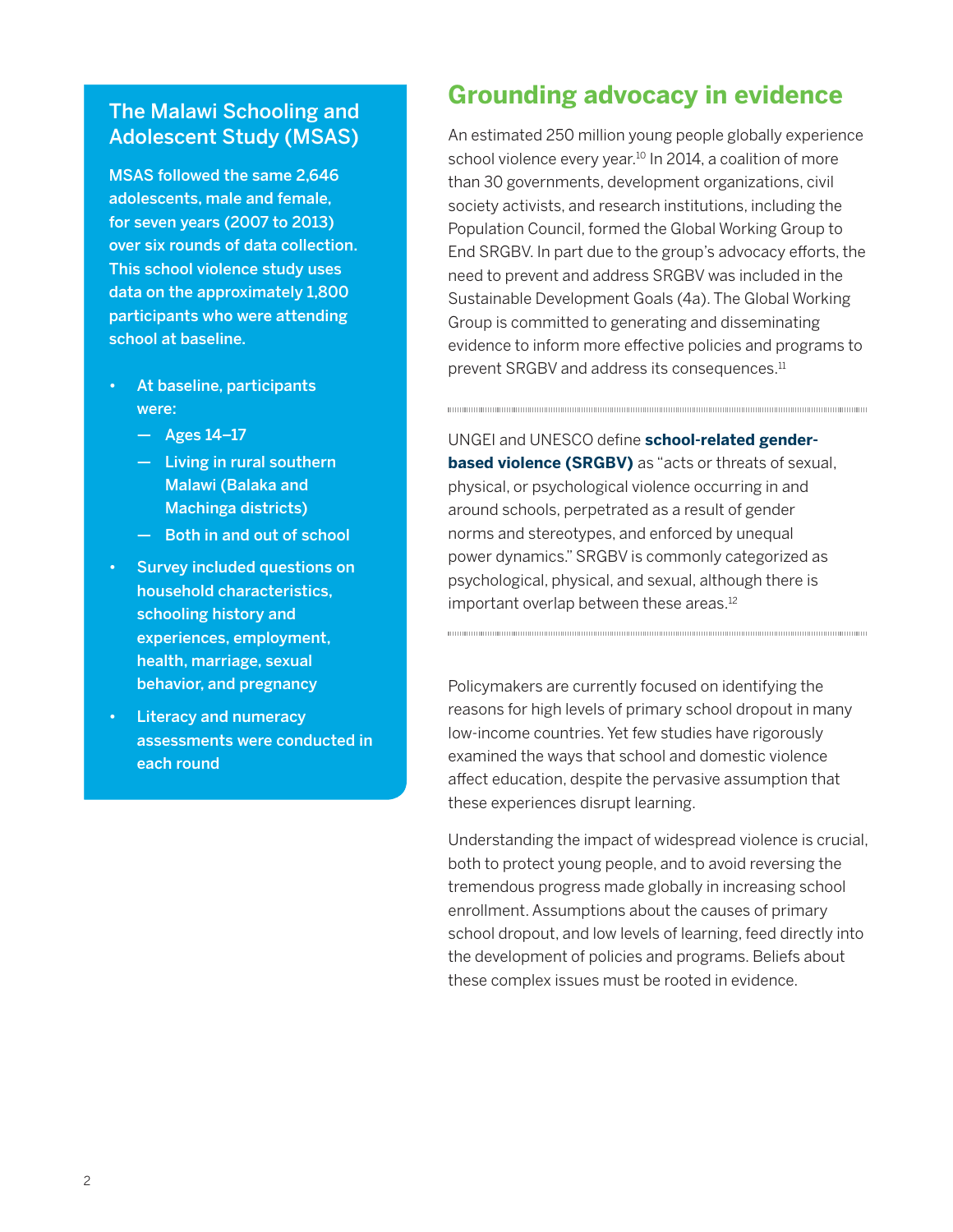## **Methodology**

We analyzed data on nearly 1,800 adolescent girls and boys (869 girls, 884 boys) in rural, southern Malawi. All students were enrolled in school at the start of the study. The goal was to understand how widespread SRGBV is, and whether it disrupts young people's education. Unlike other studies on this topic, data for MSAS were collected over seven years, from 2007 to 2013, allowing the researchers to determine whether experiencing violence in a certain year was linked with poorer education performance in the subsequent year. Another unique element of this study is that we administered simple literacy and numeracy tests each year, rather than relying on students' subjective assessments of their own school performance.

#### **We investigated the following forms of violence:**

- Sexual harassment, sexual violence, or physical violence in the current school year; and
- Recent (in the last month) or lifetime experience of domestic violence.

#### **We examined whether these forms of violence contributed to poorer school performance related to:**

- Absenteeism in the current school year;
- Literacy and numeracy scores in the subsequent school year; and
- School dropout by the subsequent school year.

The study incorporated information on other factors potentially linked both to the experience of violence and education outcomes, including: ethnic group, household wealth, and early schooling experiences such as grade repetition and late entry to school.

#### **Glossary of terms**

In order to measure specific types of SRGBV, students were asked wehether they had had any of the following experiences in school or on their way to school in the current school year:

- Had sexual comments made to them (sexual harassment)
- • Been punched, slapped, or whipped (physical violence)
- Been touched or pinched on the breasts, buttocks, or genitalia (sexual violence)

We also asked all study participants about whether they had experienced domestic violence ever in their lives, and in the month preceding the survey. Specifically, we asked whether anyone in their household had pushed, shaken, or thrown something at them, punched, slapped, or whipped them, or kicked or dragged them.

**"Absenteeism" measures how often young people miss school on days when school is in session.** We measure absenteeism by asking students: 1) whether they have ever missed a day of school this year; 2) whether they attend school regularly; 3) whether they attended school the last day school was in session; and 4) how many days of school they attended in the previous week.

**"Learning" measures whether young people gain basic skills in school.** We measure learning in two ways, based on: 1) a score on a Chichewa reading comprehension assessment, involving reading a short passage aloud and answering 6 questions about it; and 2) a score on a numeracy assessment, including 12 questions on ordering numbers, addition, subtraction, multiplication, division, and word problems.

**"School dropout" measures when students left school, permanently in the case of our**  study, for any reason. In each round, young people were asked whether they were currently attending school or whether they had attended the most recent school term if it had ended.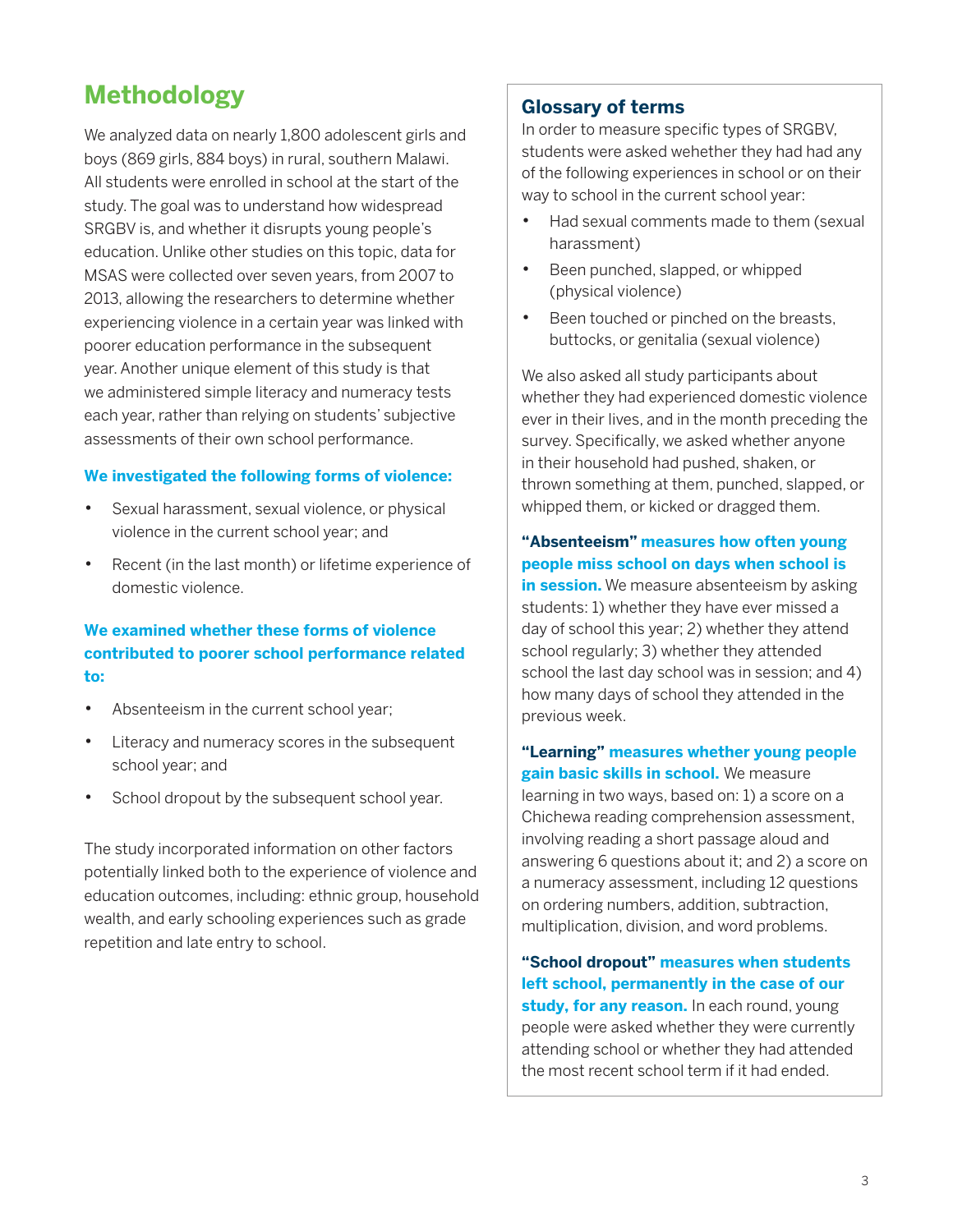### **Key findings**

- **1 Violence at school is common. Girls and boys are equally likely to experience school violence.**
- **2 School violence does not disrupt schooling—with the exception of sexual violence experienced at school by boys.**
- **3 Violence at home is also common. Domestic violence may disrupt schooling for both girls and boys, but in different ways: girls are more likely to drop out, while boys are more likely to be absent.**

#### **KEY FINDING 1**

**Violence at school is common. Girls and boys are equally likely to experience school** 

**violence.** Overall, 51% of girls and 53% of boys ages 14–17 had experienced some type of SRGBV in the current school year at baseline. About one-third of students (girls and boys) had experienced physical violence, and 15% had experienced sexual violence, in school in the current year. The assumption that school violence disproportionately affects girls is not supported by this study. For young people (girls and boys) who remained in school, the risk of experiencing physical or sexual violence in school decreased as they got older, but the risk of sexual harassment increased.



There were no statistically significant differences between girls' and boys' reports of school-related physical violence, sexual harassment, or sexual violence in the current school year at baseline (ages 14 to 17).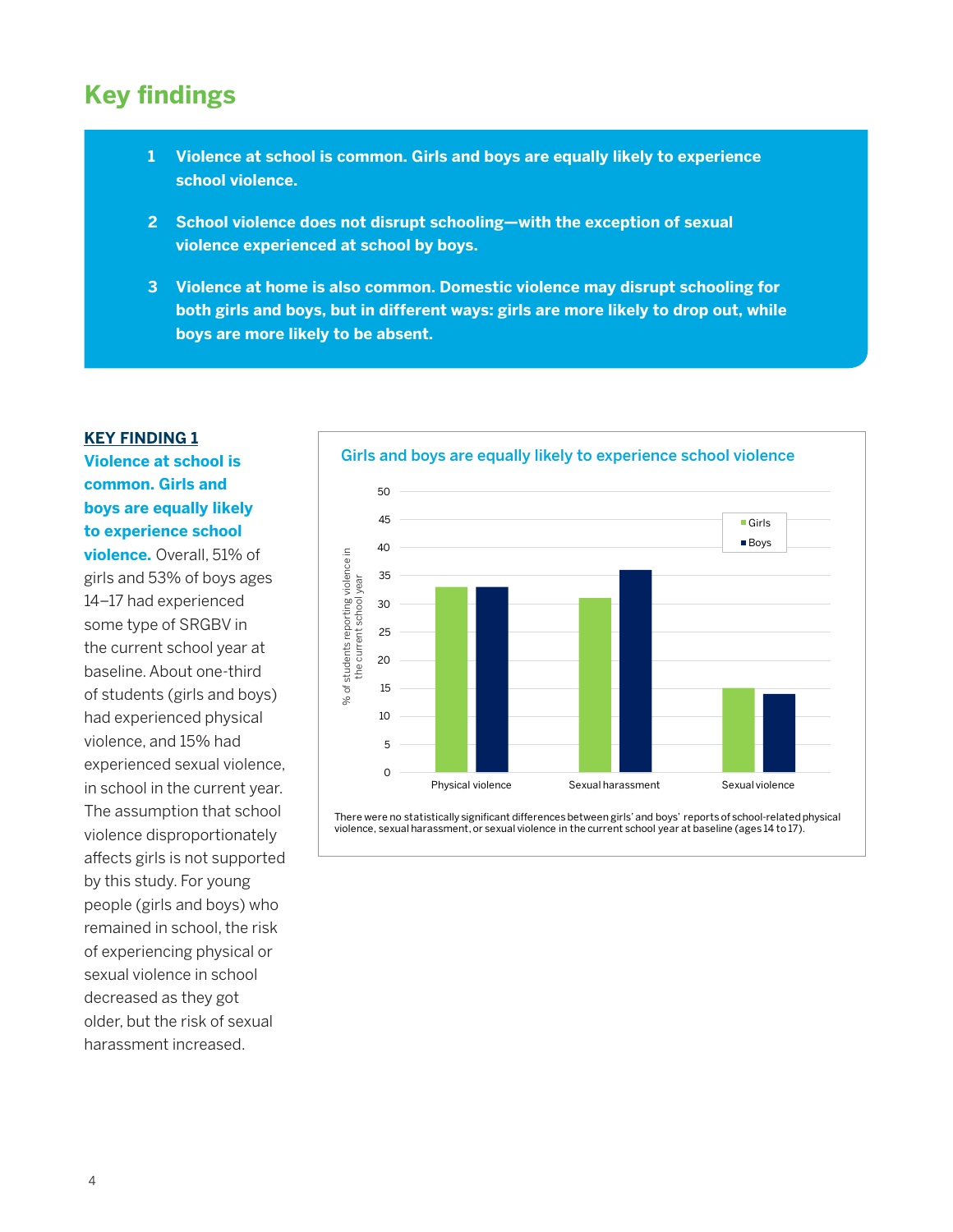#### **KEY FINDING 2A**

**School violence does not disrupt schooling—with the exception of sexual violence experienced at** Girls who experienced violence in school were school year than their peers who did not

school by boys. Both school violence and absenteeism were equally common for girls and boys. However, school violence was mostly unrelated to absenteeism, calling into question the prevailing assumption that violence causes 0.4 girls to miss school more than boys. Physical violence in school was also unrelated to nearly all measures of school performance in the current and subsequent school years for both girls and boys. harassment e<br>Cikelihood of dropping of the condition<br>to )<br>e<br>ik

#### **KEY FINDING 2B**

#### **Sexual violence in school was linked to worse education outcomes for boys.** Girls

and boys ages 14–17 years were equally likely to report experiencing sexual violence in school (14% of boys, 15% of girls). Four years later (ages 17–20), although the risk had decreased overall, girls (11%) were more likely than boys (6%) to experience sexual violence in school. But boys who reported experiencing sexual violence in the current school year were more than 50% more likely than peers who did not experience sexual violence to be absent from school in the current year; 40% less likely to perform well on literacy tests; and 50% more likely to drop out of school by the subsequent year.

#### School violence does not cause school dropout, with the exception of sexual violence for boys



Currieric and SubSequent environment of the numbers shown represent the likelihood of dropping out of school by the subsequent school year. A value greater voors for both original for those who experienced school vidence means they were more likely to drop out of school than their peers year's 101 DOLLE BITIS and the second the experience violence. Statistically significant differences are indicated by an asterisk. who did not experience violence violences. Statistically significant differences are indicated by an asteristic

#### School violence does not lead to poorer learning outcomes, with the exception of sexual violence for boys



The numbers shown represent the odds of having a high literacy score in the subsequent school year. A value less than 1 for those who experienced school violence means they were less likely to have a high literacy score than their peers who did not experience violence. Statistically significant differences are indicated by an asterisk.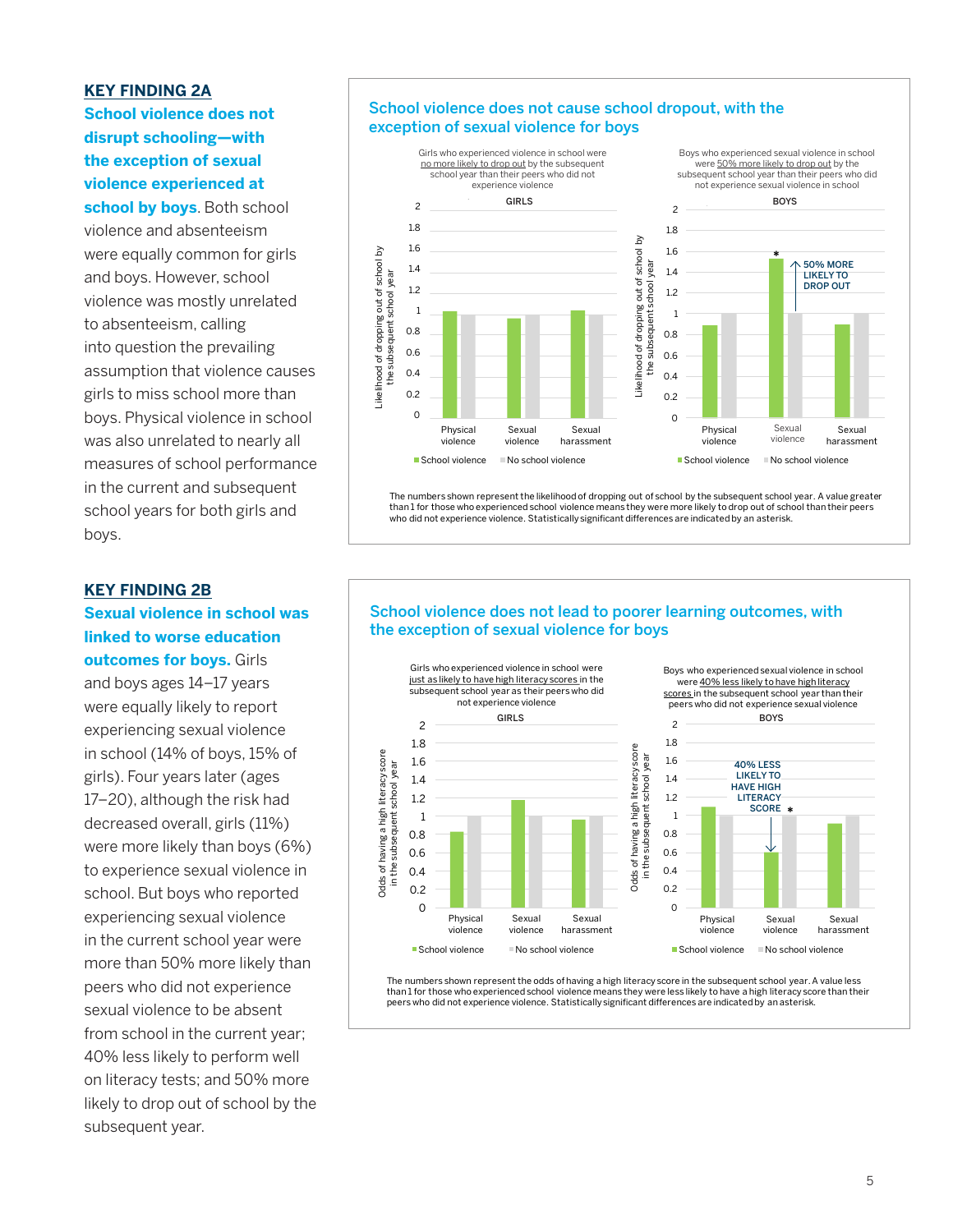#### **KEY FINDING 3**

**Violence at home is also common. Domestic violence disrupts schooling for both girls and boys, but in different ways: girls are more likely to drop out, while boys are more likely to be absent.** One out of four boys and girls (ages 14–17) had experienced physical violence at home in the previous month. Of those attending school at ages 14–17, 72% of girls versus 45% of boys had dropped out by ages 18–21. Girls who had experienced domestic violence were 20% more likely than their peers who had not experienced it to drop out of school by the subsequent year. Boys who had experienced domestic violence were nearly 70% more likely than their peers to be absent from school in the same year, but not more likely to drop out. The risk of experiencing domestic violence in the last month decreased for both girls and boys as they got older. But at most ages, girls were more likely than boys to report that they had ever experienced domestic violence (44% of girls versus 39% of boys by ages 14–17).

#### Domestic violence disrupts schooling for both girls and boys, but in different ways



The numbers shown represent the odds of dropping out of school by the subsequent school year (left) or being absent from school in the current school year (right). A value greater than 1 for those who experienced school<br>violence means they were more likely to experience one of those schooling disruptions than their peers who did experience violence. Statistically significant differences are indicated by asterisks.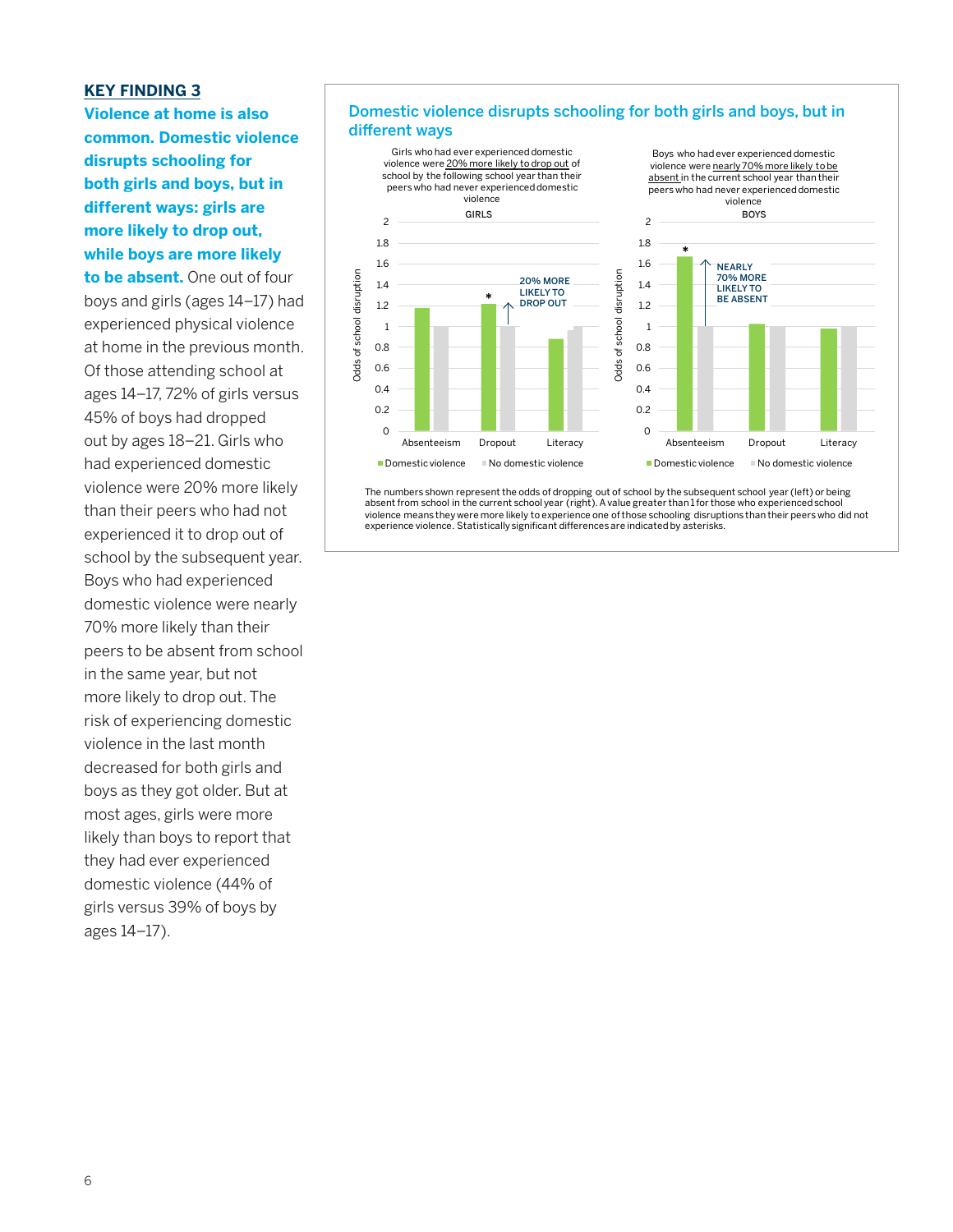### **Policy recommendations**

A combination of factors in young people's environments likely contribute to the high levels of primary school dropout and poor learning outcomes in Malawi. Policies must reflect this complexity in order to be effective at improving education outcomes.

#### **Our findings point to several policy recommendations:**

- **• As enrollment increases, ensure sufficient resources are available to improve or maintain school quality, in addition to testing and scaling up innovative approaches to preventing SRGBV.** Among other support, schools should have: well-trained female and male teachers, sufficient facilities and materials, curriculum linked to life and workforce skills, appropriate class sizes, and safe environments.
- **• Address barriers outside of school that affect young people's success, such as poverty and unplanned pregnancies.** Addressing school violence alone, while important, may not have a substantial impact on education outcomes without addressing the numerous other barriers to receiving a quality education.
- **• Ensure SRGBV programs work with girls and boys, and address gender inequality more broadly.** Just as school violence reflects the environment in which it occurs, so must programs address the many gender-inequitable messages that young people receive, such as expectations that girls will be compliant and boys will be aggressive or violent.<sup>13</sup>

**• Address household and community norms around violence, and engage parents and other community leaders to transform attitudes about the acceptability of violence.** 

For students experiencing domestic violence, skipping school or dropping out may not be an effective strategy for avoiding violence. Parents may be aware of, and even endorse, the use of some types of violence, like corporal punishment for the purposes of discipline. At the same time, parents and community members may be powerful forces in holding schools accountable for keeping their children safe.

**• Implement SRGBV programs tailored to the type of violence, the perpetrator, and the setting.** Whereas teachers were the most common perpetrators of physical violence in school in our study, reflecting the frequent use of corporal punishment,<sup>14</sup> peers were the most common perpetrators of sexual violence. The causes of, and therefore interventions needed to prevent, these types of violence may be different.